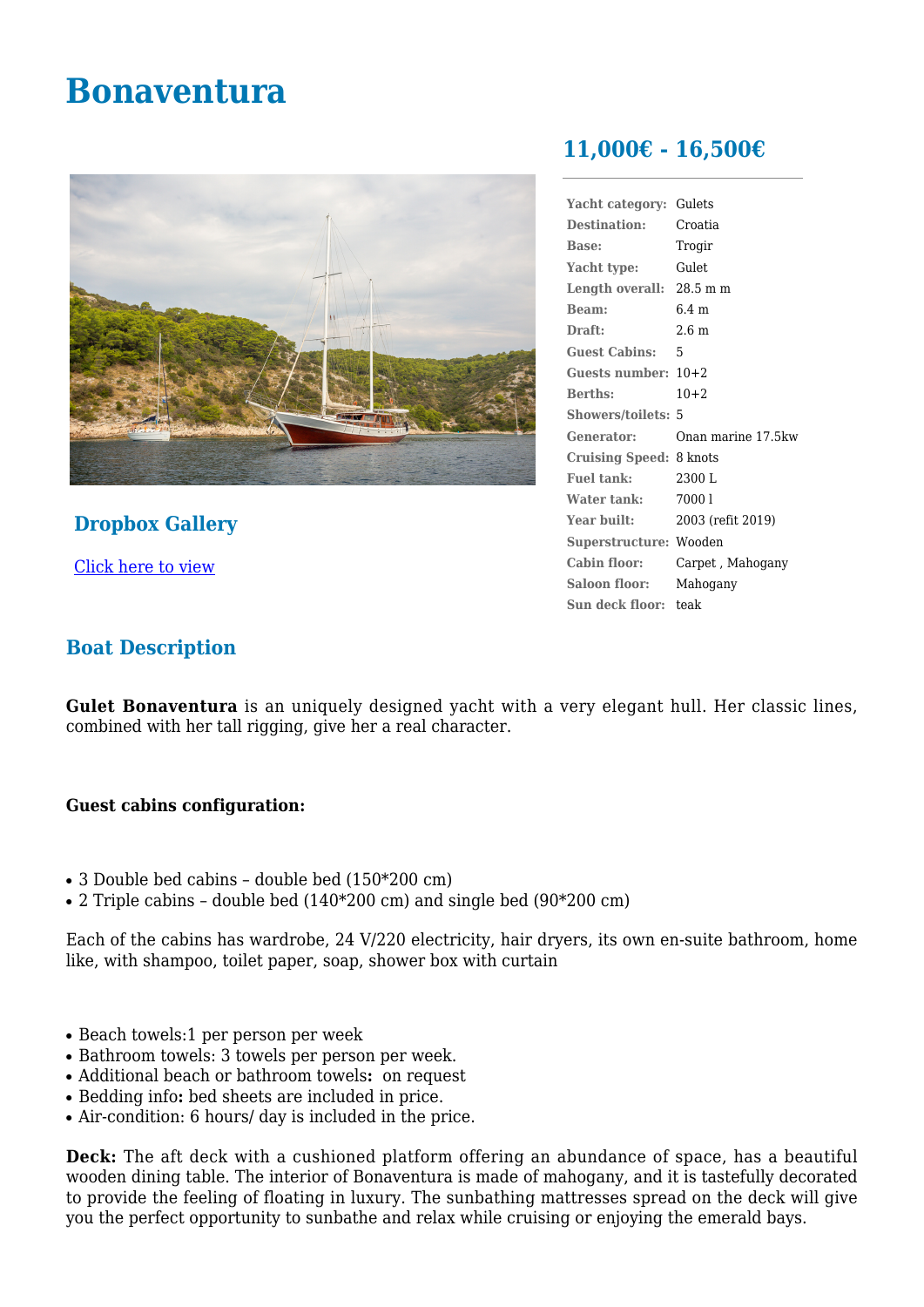**Salon areas:** The main saloon combines a dining area with an elegant bar and a lounge seating area. The wooden floors, stylish furniture and decorations create a comfortable and relaxing atmosphere. The saloon includes a LED TV and a CD player.

**Galley & crew quarters**: freezers, deep freezers, refrigerator, ice makers, gas stove, oven & grill, fresh orange juice machine, espresso machine, full galley equipment for 12 passengers.

### **Tender, Toys**

- Tender boat: 5.5 meter, 100 HP
- Water skiing: fuel per usage
- Donut ride: fuel per usage
- $\bullet$  2 kayaks
- 2 paddle boards
- 10 sun mattresses
- 10 sets of masks, snorkels and flippers
- Fishing equipment
- $\bullet$  Shower

#### **On Board Entertainment**

- TV with local antenna
- Wi-Fi mobile internet connection unlimited
- Bluetooth speaker
- Audio device for music
- Board games

#### **Crew**

Enthusiastic crew led by captain Ivo Miše, born in Split 5,5.1961 will ensure you luxury cruising along the famous Dalmatian coast. The Captain has a very long career at sea, on merchant ships and later on on gulets. Bonaventura's chef will surely amaze you with originally decorated Mediterranean dishes garnished with carefully selected home-grown vegetables, first class fresh fish, shrimps and meat – prepared according to nostalgic healthy old-fashioned recipes, and served with special attention to simply amaze you.

**Languages spoken on board**: English. Some Italian and German

**Crew – 3 members:** captain, chef, deck hand

# **Price Details**

| <b>Time period</b> Pre-season | 04.06.-02.07.<br>27.08.-24.09. | $02.07 - 27.08$ | Post-season |
|-------------------------------|--------------------------------|-----------------|-------------|
| Price<br>(EUR/week)           | 14,900.00                      | 16,500.00       |             |